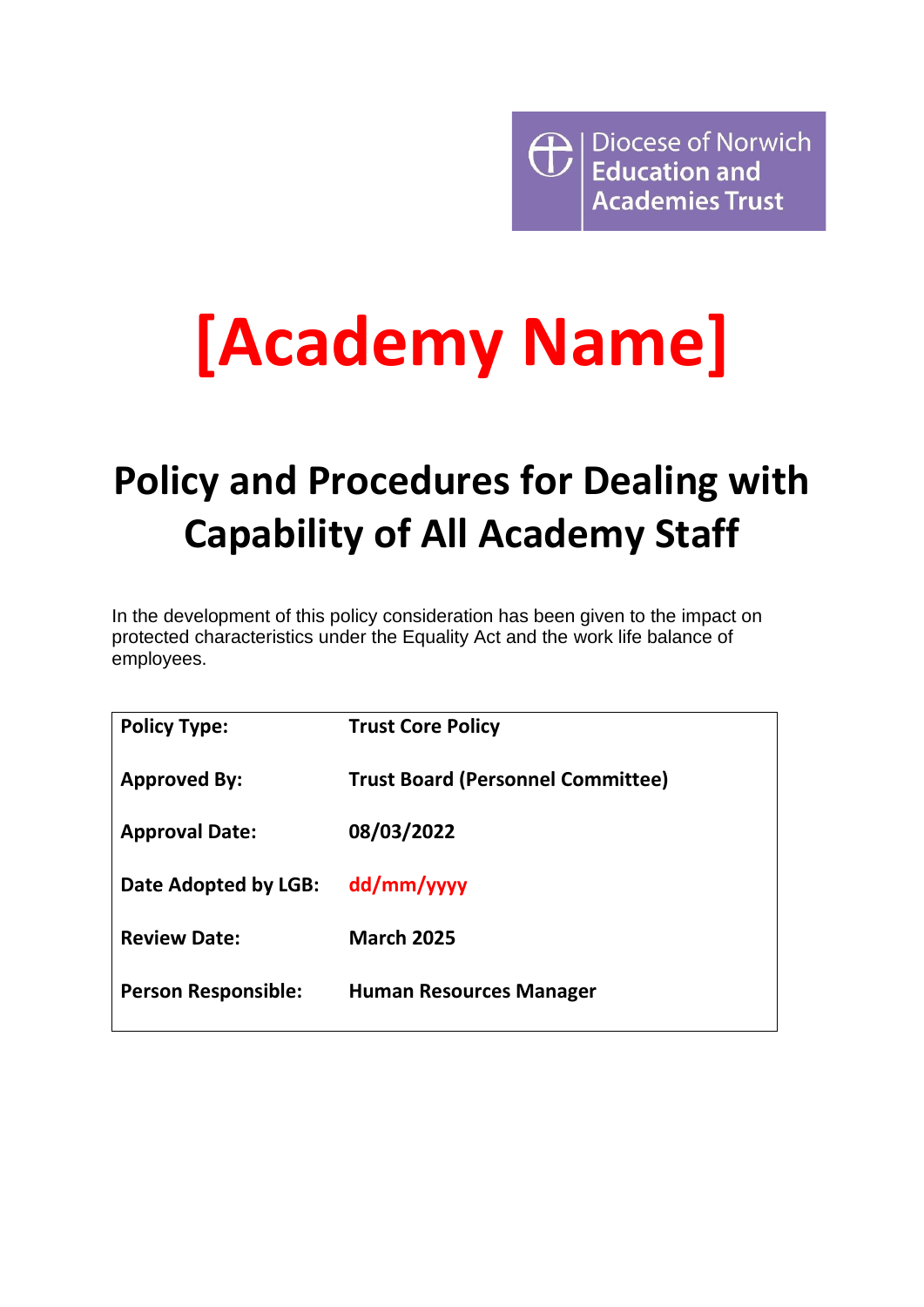#### **Summary of Changes**

The model policy has been revised to reflect these changes to the statutory guidance as outlined below.

| Page | <b>Section</b> | <b>Amendment</b>                     | Date of |
|------|----------------|--------------------------------------|---------|
| Ref. |                |                                      | Change  |
| 3    | Intro          | Inserted definitions section         | Feb     |
|      |                |                                      | 2019    |
|      |                | Policy reviewed, no updates required | Feb     |
|      |                |                                      | 2022    |
|      |                |                                      |         |
|      |                |                                      |         |
|      |                |                                      |         |
|      |                |                                      |         |
|      |                |                                      |         |
|      |                |                                      |         |
|      |                |                                      |         |
|      |                |                                      |         |
|      |                |                                      |         |
|      |                |                                      |         |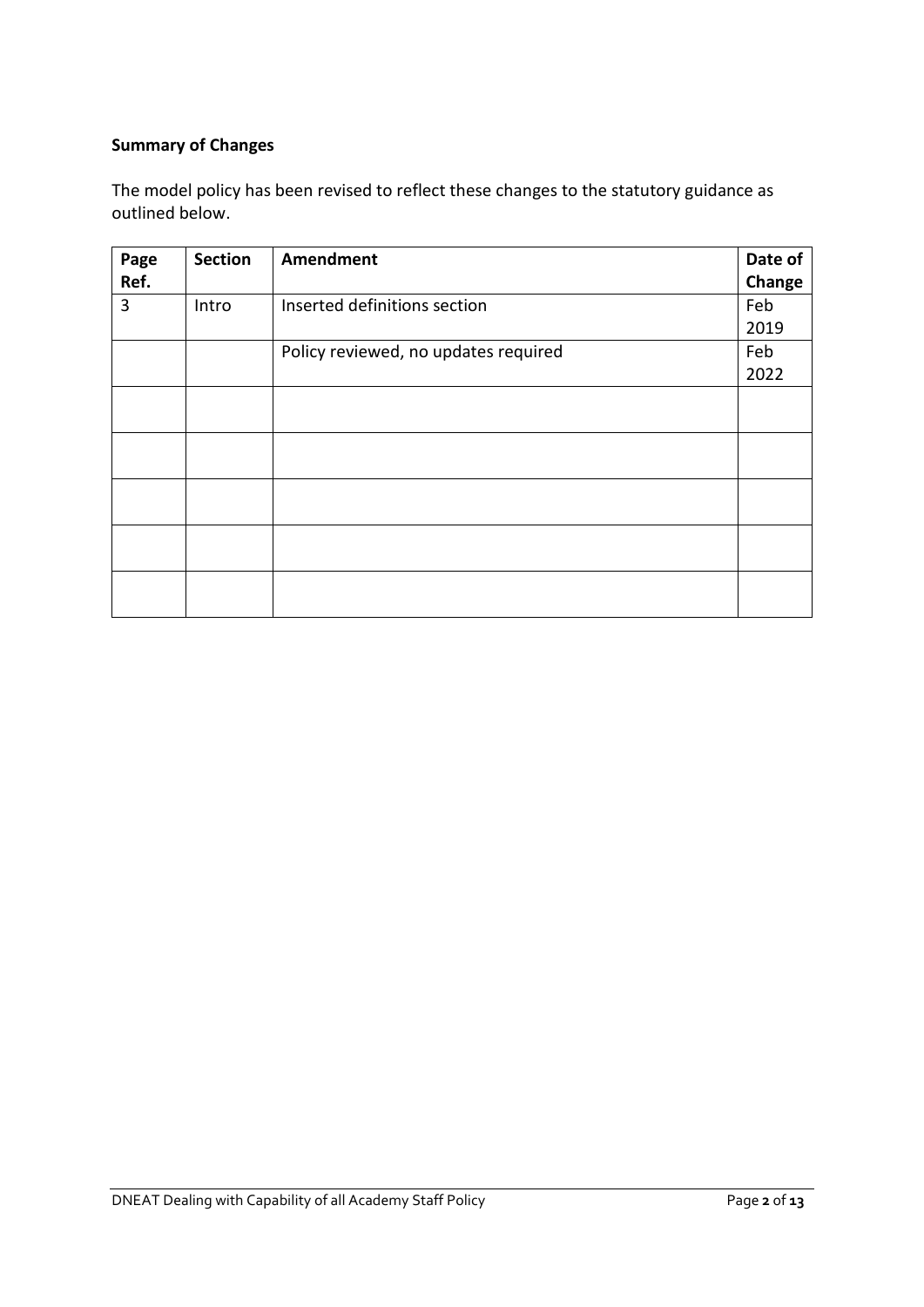# **Roles and responsibilities**

The Diocese of Norwich Education and Academies Trust (DNEAT) are accountable for all policies across its Academies. All policies whether relating to an individual academy or the whole Trust will be written and implemented in line with our ethos and values as articulated in our prospectus. We are committed to the provision of high quality education in the context of the Christian values of service, thankfulness and humility where individuals are valued, aspirations are high, hope is nurtured and talents released.

A Scheme of Delegation for each academy sets out the responsibilities of the Local Governing Body and Principal / Headteacher. The Principal / Headteacher of each academy are responsible for the implementation of all policies of the Academy Trust.

All employees of the Academy Trust are subject to the Trust's policies.

#### **Definitions**

- 1.1 The term "Head teacher" also refers, where appropriate, to any other title used to identify the Head teacher.
- 1.2 The term "employee" refers to any member of the academy staff employed to work solely at the academy.
- 1.3 The term "senior manager" refers to any member of the Leadership Group, as defined by the School Teachers' Pay and Conditions Document, or a senior support employee in cases involving support staff, delegated by the Head teacher to deal with an appraisal and/or capability matter under these procedures. A senior manager may only make a decision to issue a sanction up to and including a final written warning.
- 1.4 If the Head teacher, following consultation with the Chair of Governors and/or their Academy Group Executive Principal, considers that there is no senior manager to whom s/he can reasonably delegate a specific capability matter then the Head teacher will take the role of the senior manager for that specific case and the role of the "Head teacher" under this procedure will be performed by a "Disciplinary Committee" of the Governing Body consisting of not less than 3 governors, (except in circumstances provided for in the Secretary of State's guidance on the Staffing Regulations), none of whom will have had previous involvement in the case.
- 1.5 The role of the Head teacher will be taken by appropriate governors as indicated where the appraisal and or capability being reviewed is that of the Head teacher.
- 1.6 "Lack of capability" is defined as a situation in which an employee fails consistently to perform his/her duties to a wholly satisfactory standard of performance over a period of time.

#### **1. Purpose**

Our Academy aims to deliver high quality teaching and learning for the benefit of all our pupils. In order to achieve this aim, we need to engage the talents, commitment, skills and energies of all members of the academy community. The Academy values its employees and recognises their competence, effectiveness and ability to perform to expected standards. This policy will apply where, for reasons other than ill health,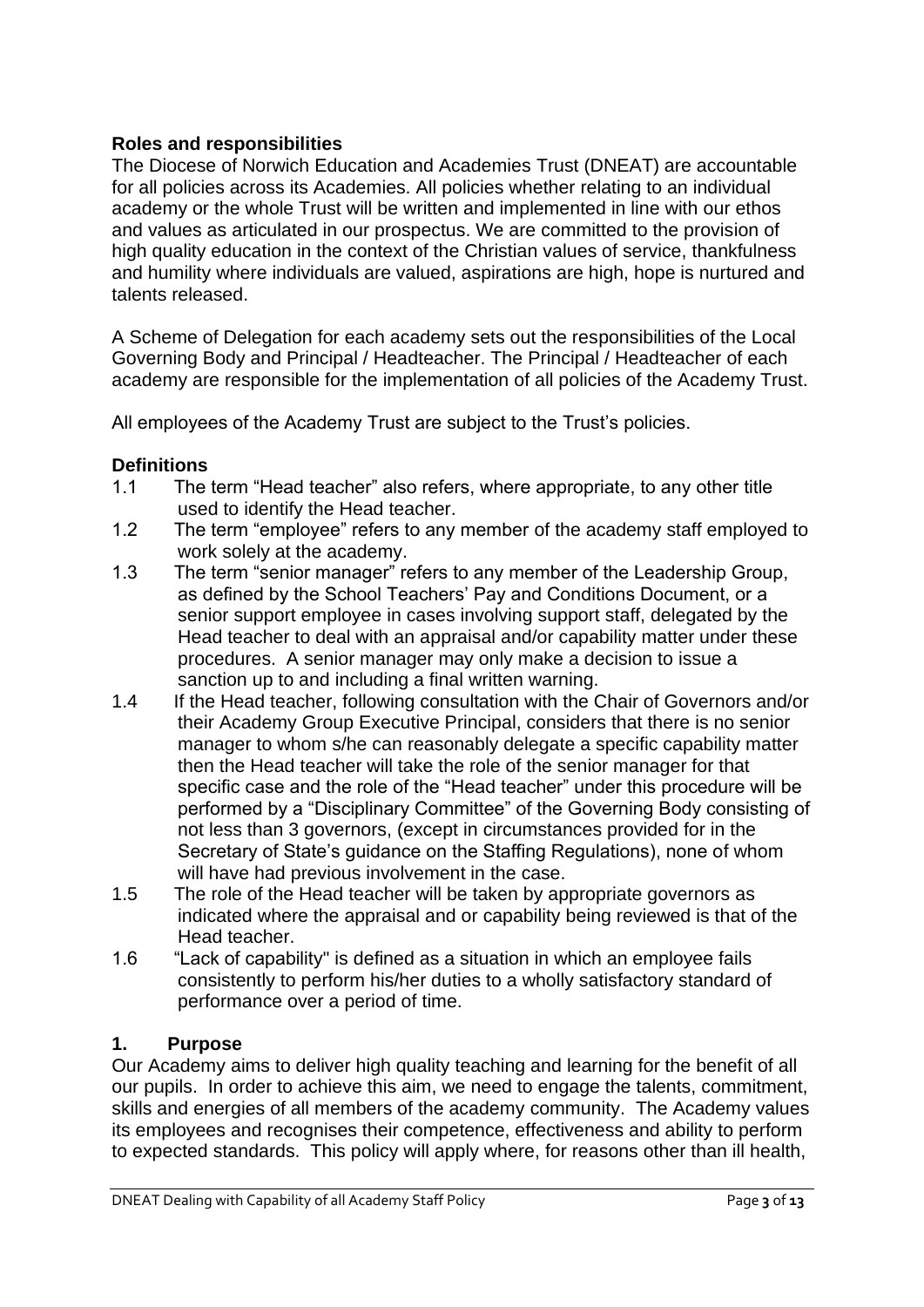the performance of a member of staff falls below an acceptable standard over a sustained period.

This procedure provides a recognised process for dealing with capability (work performance) issues, i.e. where an employee's skills, ability and/or knowledge do not meet those required to carry out his/her job to the expected standard. Capability issues will include cases where a performance problem may have existed for some time or has arisen due to changing job content or individual personal factors.

The capability policy and procedures are separate from the disciplinary procedure which deals with conduct, and are designed to deal with employees who are unable to perform to the required standards rather than those who choose not to do so, i.e. if a manager believes that the poor performance is due to misconduct, e.g. carelessness, negligence or lack of effort, the issue will be dealt with in accordance with the disciplinary procedure.

# **2. Application of the policy**

The formal capability policy and procedure applies to all employees of the academy including the Headteacher. Concerns about the employee's performance will have been identified by the appraisal process and the policy will apply where it has not been possible to address the concerns through the use of the appraisal policy on an informal basis. The appraisal process will be suspended when the capability procedure is invoked.

This policy should not be used in cases of alleged misconduct or lack of capability due to persistent ill-health. These should be dealt with separately through the disciplinary procedure and staff absence policy respectively.

This policy is not applicable to Newly Qualified Teachers (NQTSs) for whom separate induction procedures apply.

# **3. General Principles**

This procedure has been drawn up in accordance with ACAS Codes of Practice, good management practice and to comply with the concept of natural justice. The following general principles apply:

- all employees must be capable of performing the job for which s/he is employed to acceptable standards;
- the overall aim will be to support the employee to restore him/her to a sustained and effective standard of performance;
- Headteachers must set clear standards of work performance and communicate these to all their employees through the annual appraisal process;
- where an employee's work performance is believed to have fallen below standard the headteacher is responsible for exploring and identifying the cause and taking appropriate supportive action without delay;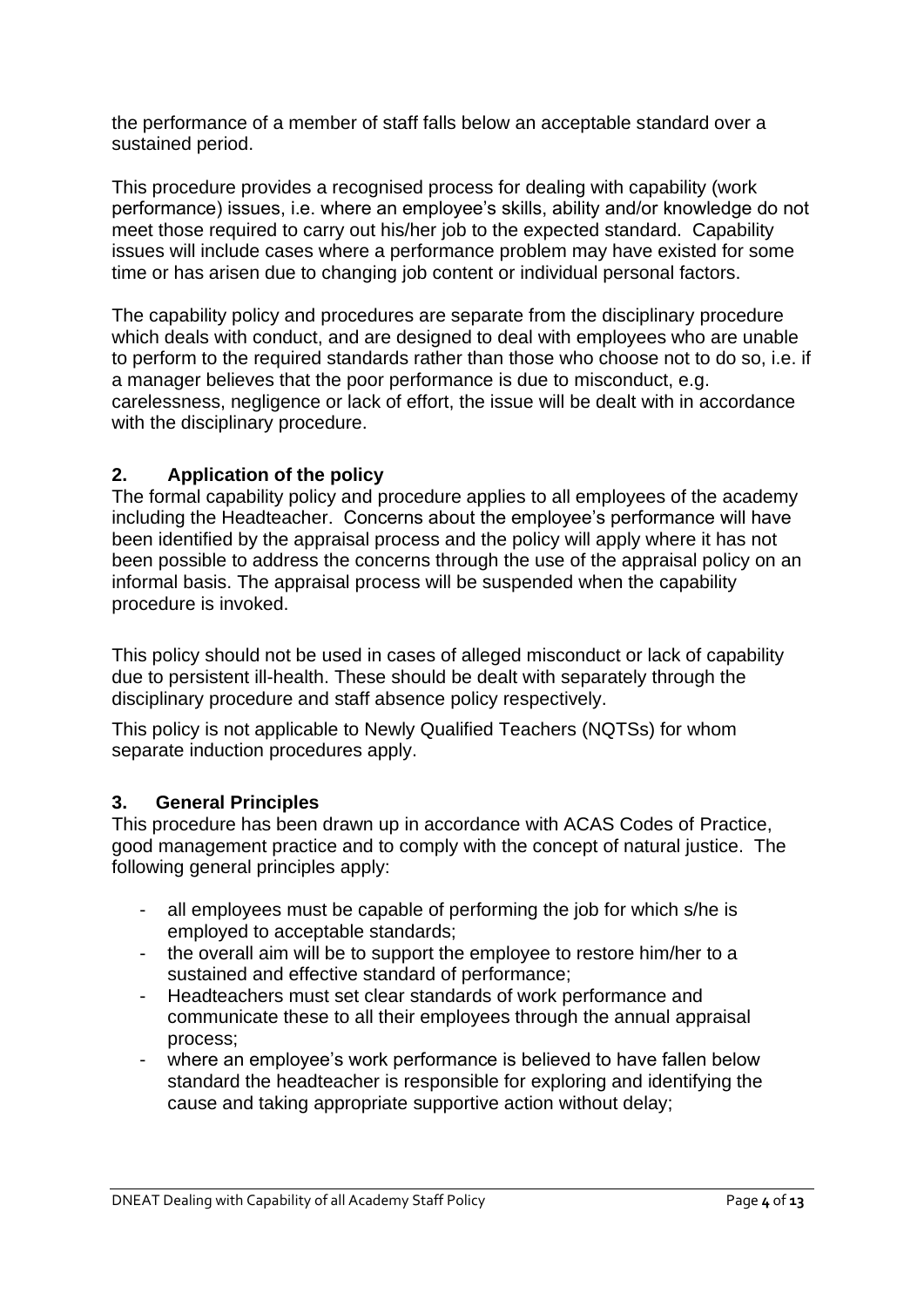- where there is a concern regarding poor performance this will be tackled initially by the line manager and employee jointly. After this discussion has taken place, the manager may decide that:
	- the matter is groundless and should be dropped;
	- the matter is of a relatively trivial or 'one-off' nature and that informal discussion is sufficient to resolve the matter without further action;
	- the matter is not a matter of capability but is one which should be dealt with under separate procedures; or
	- the matter is one where informal support should be provided in relation to performance through the appraisal process
- where the matter does require informal support the employee will be advised and an appropriate Support Plan will be put in place (see Appraisal Policy for proforma) whilst Trade Union representative attendance is only provided for at formal meetings the employee may wish to discuss the fact that they are on an informal support plan at an early stage;
- where the support plan does not succeed, the formal Capability procedure will be applied;
- the academy will seek advice from our HR provider before applying the formal procedure
- It is recommended that the employee seeks the support and guidance from their Trade Union representative if appropriate. at each stage of the procedure the employee will be given full details of how his/her work performance is considered to have fallen below the standards required and will be given every opportunity to respond to this;
- the employee has the right to be accompanied and/or represented at any stage during the formal procedure by their Trade Union representative or a work place colleague;
- reasonable management support, guidance and training will be given to the employee with the aim of helping and encouraging him/her to achieve improved work performance;
- employees will be treated with dignity and sensitivity at all times;
- review periods will be set based on the nature of the duties of the job and the improvements required and will allow sufficient time for the employee to meet and sustain an acceptable standard of work performance;
- where the employee is unable to sustain an acceptable standard of work performance and is dismissed on grounds of incapability, s/he has the right to appeal against the dismissal to the Academy's Staff Appeals Committee;
- strict confidentiality will be maintained at all stages of the process and information will only be shared with the relevant parties; and
- Lack of capability due to ill health will be dealt with under the School's Absence Management Policy.

# **4. Definitions**

The following definitions will apply throughout the policy and procedures:

4.1 The term "headteacher" also refers, where appropriate, to any other title used to identify the leader of the Academy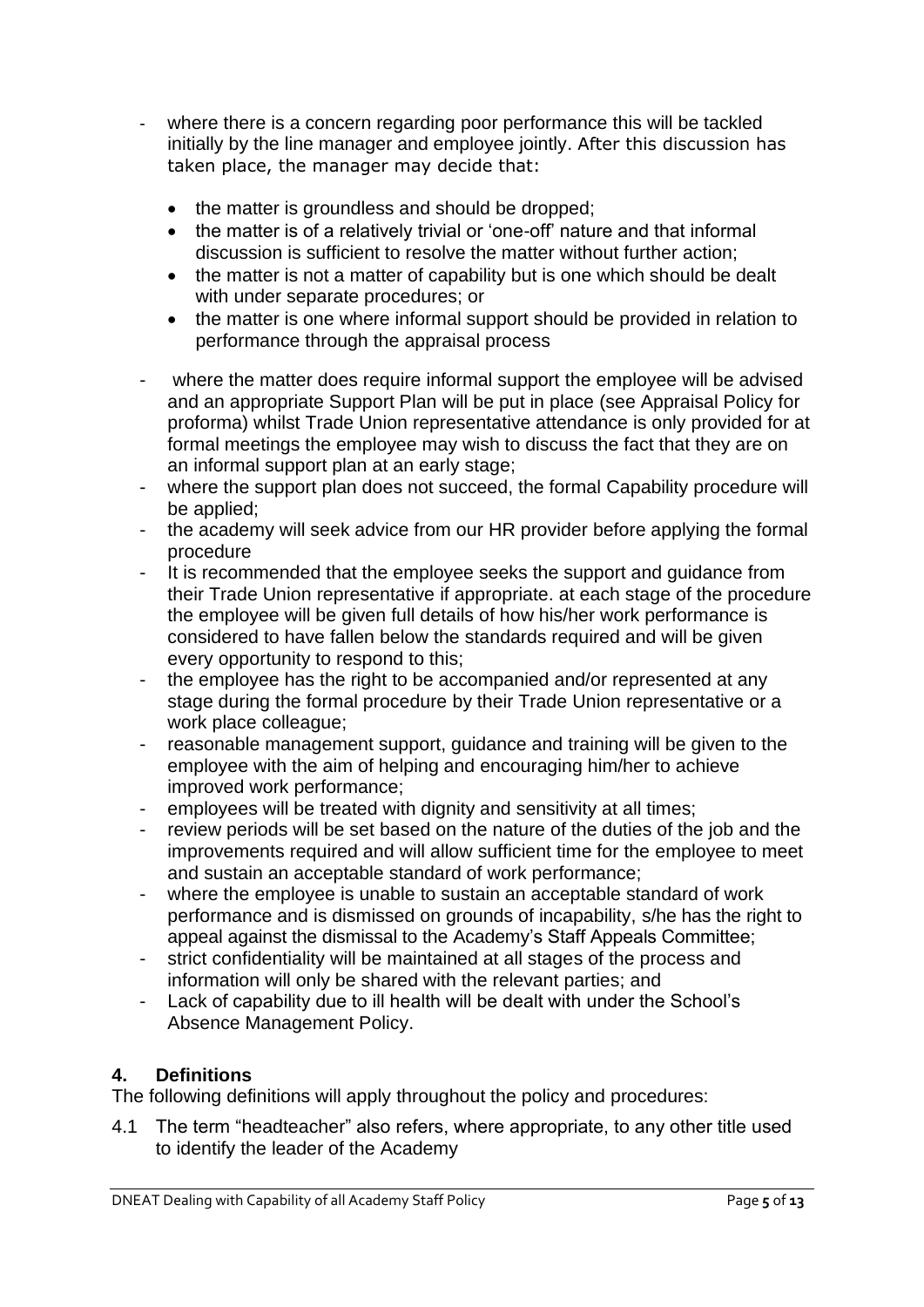- 4.2 The term 'employee' refers to any employee employed to work at the Academy. Where the employee works at more than one school, the capability policy and procedures will only apply to work undertaken at this academy.
- 4.3 The term 'senior manager' refers to any member of the Leadership Group, as defined by the School employees Pay and Conditions Document, delegated by the headteacher to deal with an appraisal and/or capability matter under these procedures. A senior manager may only make a decision to issue a sanction up to and including a final written warning.
- 4.4 If, following consultation with the Chair of Governors, the headteacher determines that there is no senior manager to whom s/he can reasonably delegate a specific capability matter then the headteacher will take the role of the senior manager for that specific case. Where this happens, the role of the 'headteacher' under this procedure will be performed by a 'Disciplinary Committee' of the Governing Body consisting of not less than 3 governors, none of whom will have had previous involvement in the case.
- 4.5 The role of the headteacher will be taken by appropriate governors as indicated where the Headteacher's capability is subject to review. The appropriate governors must seek advice and support from the designated officer within the Trust and the academies HR provider.
- 4.6 'Lack of capability' is defined as a situation in which an employee fails consistently over a period of time to perform his/her duties to a wholly satisfactory standard of performance. This will be identified as set out in the Academy's appraisal policy. If the appraiser is not satisfied with the employee's progress, s/he will consult the headteacher, who will determine whether or not to use the capability procedure. The employee will be notified in person and in writing that the appraisal system has been suspended and that his/her performance will be managed under the capability procedure.
- 4.7 The aim is to restore the employee to the point where s/he is capable of sustaining effective standard of performance. Employees will not normally be dismissed for performance reasons without previous warnings. However, in serious cases of gross negligence dismissal without previous warnings may be appropriate under the Academy's disciplinary procedure

# **5. Capability Procedure**

#### **Informal Process**

Issues of poor performance will be addressed initially by the line manager and employee jointly, on an informal basis, through day to day line management and the appraisal process. If, after a reasonable period of time, informal action fails to achieve the required improvements in performance the formal capability procedure will be applied. This will usually be a maximum of six weeks.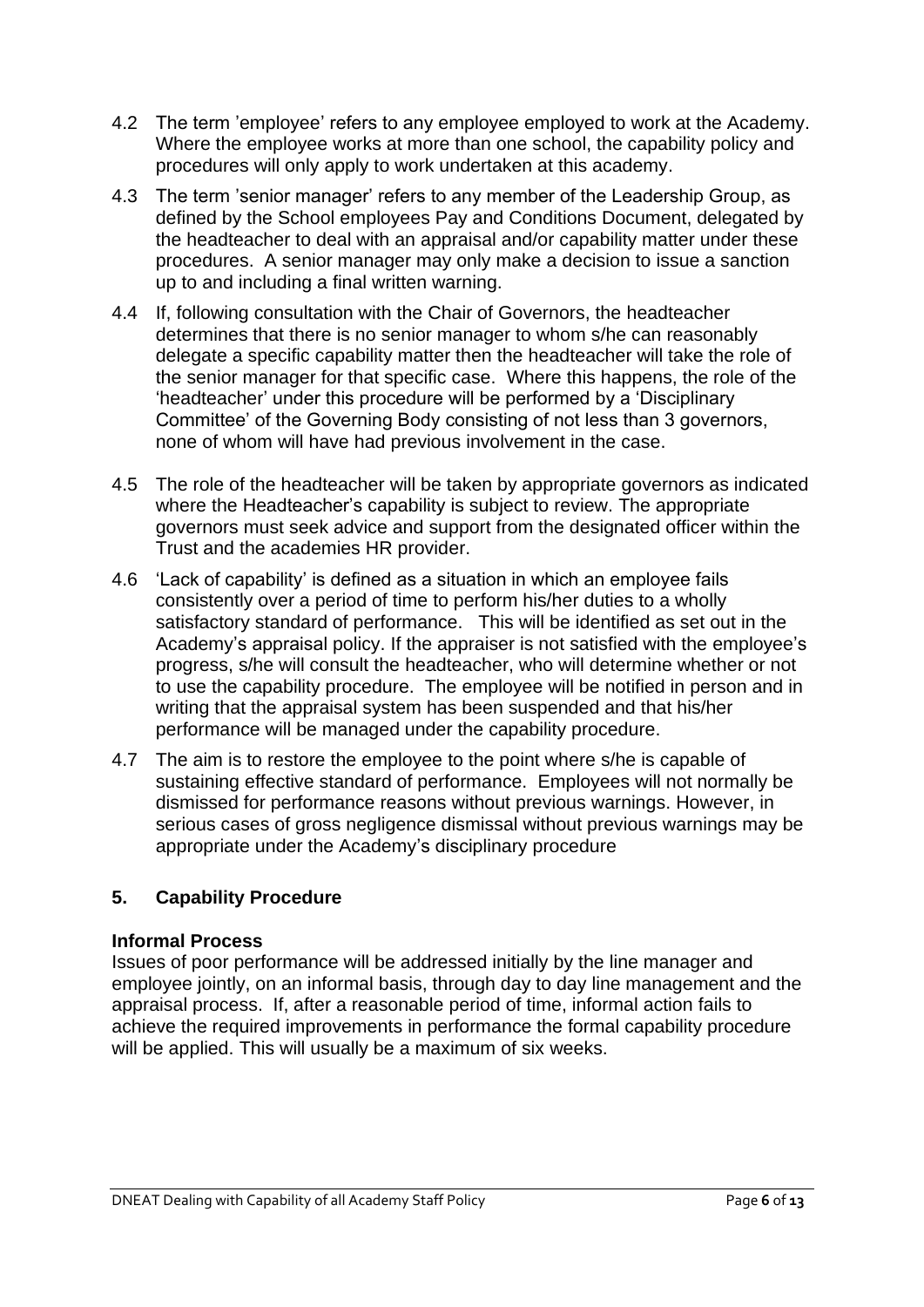# **Formal Process**

The formal capability procedure only applies to employees where the support plan developed as part of the appraisal process has been unable to address the serious concerns identified. The process comprises the following stages.

# **Stage 1: Formal Capability Meeting**

If an employee's performance raises serious concerns, the senior manager, or other person delegated by the headteacher (or the Chair of Governors if the Headteacher's performance is under review) to hold the meeting, will invite him/her to a formal capability meeting to discuss the identified poor performance. In every case, the employee will receive a minimum of five working days written notice of the meeting in order to give him/her time to prepare and/or arrange for a workplace colleague or trade union representative to attend.

The notice of the meeting will include the following:

- a) The date, time and place of the meeting;
- b) The basic details of the concerns about the employee's performance;
- c) The employee's right to be accompanied by a representative of his/her trade union or a workplace colleague of his/her choice;
- d) The documents that will be used at the meeting;
- e) The name of any other people, including advisers who will be attending the meeting.

An extra copy of the letter, together with any enclosures, will be provided for the employee's representative.

The purpose of the meeting is intended to establish the facts and review any evidence. The line manager will present the case, explaining how the employee's performance has been assessed as unsatisfactory and explain what support/actions have been taken at the informal stage of the work performance procedure.

The meeting will give the employee and/or his/her representative an opportunity to respond to concerns about his/her performance and to make any relevant representations. This may provide new information or a different context to the information/evidence already collected.

The employee or line manager can request a short adjournment during the meeting should something unexpected arise or a particular development require private discussion. The expectation being that the meeting would continue thereafter.

The senior manager (Chair of Governors for the Headteacher) may conclude that there are insufficient grounds for pursuing the capability issue and that it would be more appropriate to continue to address the remaining concerns through the appraisal process. In such cases, the capability procedure will come to an end and the employee will receive a letter confirming that the appraisal process will resume.

The senior manager (Chair of Governors for the Headteacher) may also adjourn the meeting if it is decided that further investigation is needed, or that more time is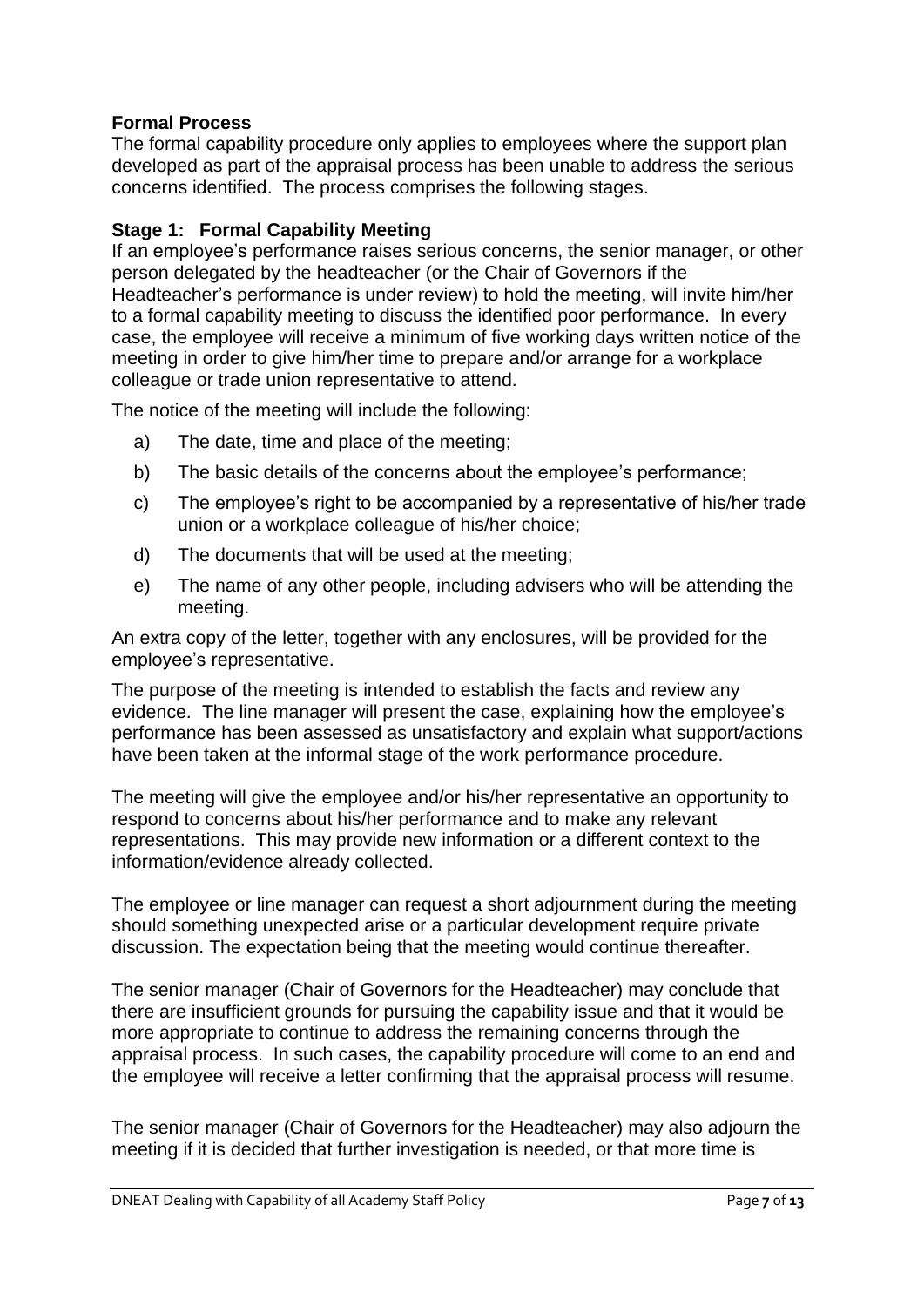needed in which to consider any additional information. In other cases, the meeting will continue.

During the meeting, or any other meeting which could lead to a formal warning being issued, the senior manager (Chair of Governors for the Headteacher) will:

- identify the aspects of poor performance and the evidence on which this is based, including which of the employee standards set out in the School Employees' Pay and Conditions Document is not being met;
- ensure the employee is given an opportunity to ask questions, present evidence, call witnesses, respond to evidence and make representations;
- establish the likely causes of poor performance including any external reasons and consider any reasons why any measures taken so far have not led to the required improvement;
- Give clear guidance on the improved standard of performance needed to ensure that the employee can be removed from formal capability procedures. This may include setting new objectives focused on the specific area/s of poor performance that need to be addressed. It will include any success criteria that are appropriate and the evidence that will be used to assess whether or not the necessary improvement has been made;
- identify whether there are further measures which could improve performance and explain any support that can be provided to help the employee, e.g. inservice training, visits to other schools, discussion with appropriate colleagues or professionals;
- set out the timescale for improvement and explain how performance will be monitored and reviewed;
- Clearly the timetable will depend on the circumstances of each individual case but will be reasonable and proportionate. Under normal circumstances, improvement will be expected between four and ten weeks but this may be increased at the senior manager's discretion as the intention is to provide sufficient opportunity for improvement to take place. The length of time required will depend on the concerns raised with the employee, the nature of any support and training required, and sufficient time to establish whether performance has improved;
- Warn the employee formally that failure to improve within the set period could lead to a final written warning which could then lead to his/her dismissal. This constitutes a **first warning** under the procedure; in exceptional circumstances where the employee's performance warrants accelerated action a final waning may be issued.
- agree with the employee and any representative the date of the formal review meeting; and
- Inform the employee of the right of appeal.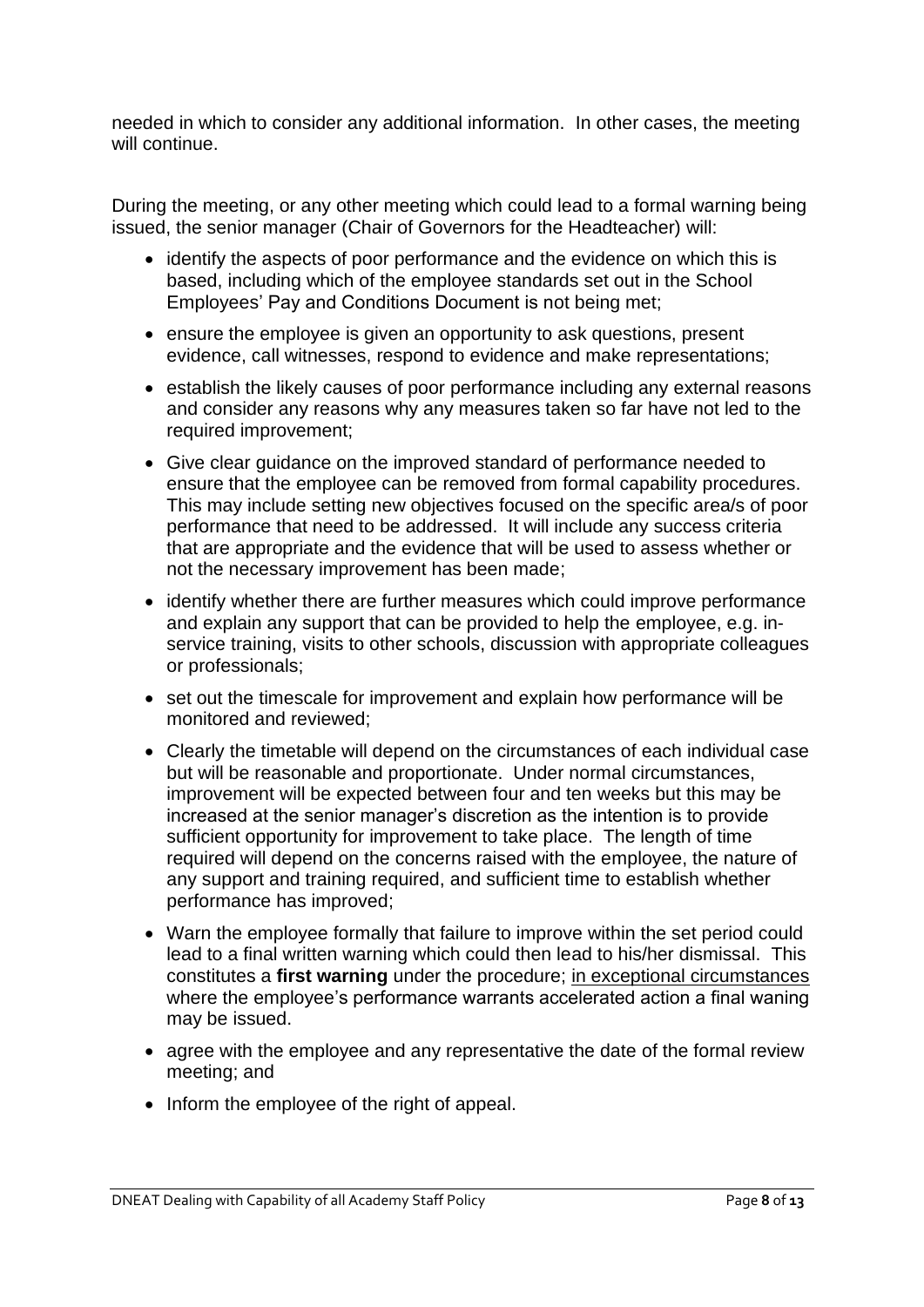Notes will be taken at the meeting and a copy sent to the employee and any representative. If the notes of the meeting cannot be agreed, the employee's comments will be added to the notes as a separate appendix.

Where a first warning is issued, the employee will receive a letter setting out:

- the areas of concern
- the standards of performance s/he is expected to achieve
- the support and development to be made available
- the arrangements for reviewing performance and the timescale for improvement
- The length of time the warning will remain current.

S/he will also be advised that failure to achieve an acceptable standard of performance within the set time scale may result in a final written warning which could then lead to dismissal if wholly satisfactory performance is not achieved. The letter will also confirm the time limit for appealing against the first written warning.

#### *Monitoring and review period following a formal capability meeting*

As indicated above, a performance monitoring and review period will follow the formal capability meeting. Formal monitoring, evaluation, guidance and support will continue during this period.

#### **Stage 2: Formal review meeting**

Following the monitoring and review period, the employee will be invited to a formal review meeting (unless a final written warning was issued on an exceptional basis as described above, in which case s/he will be invited to a decision meeting). At least 5 working days before the date for the formal review meeting a written reminder will be given to the employee together with details of the meeting as set out above. The formal review meeting will follow a similar process to that identified for the formal capability meeting.

If the senior manager (Chair of Governors for the headteacher) is satisfied that the employee has made sufficient improvement, the formal capability procedure will cease and where the employee is subject to a school appraisal process, the appraisal process will re-start. The employee will receive a letter acknowledging their efforts to improve; confirming their performance has been assessed as satisfactory; and confirming that the capability procedure no longer applies in their case.

In cases where some progress has been made and there is confidence that wholly satisfactory performance can be achieved within a further short period, it may be appropriate to extend the monitoring and review period. The employee will receive a letter confirming the details of the improvements still required; any further support to be provided; and the time scale for the extended review period. Review periods must not continue indefinitely.

Where no, or insufficient improvement has been made during the monitoring and review period, the employee will receive a **final written warning**. The senior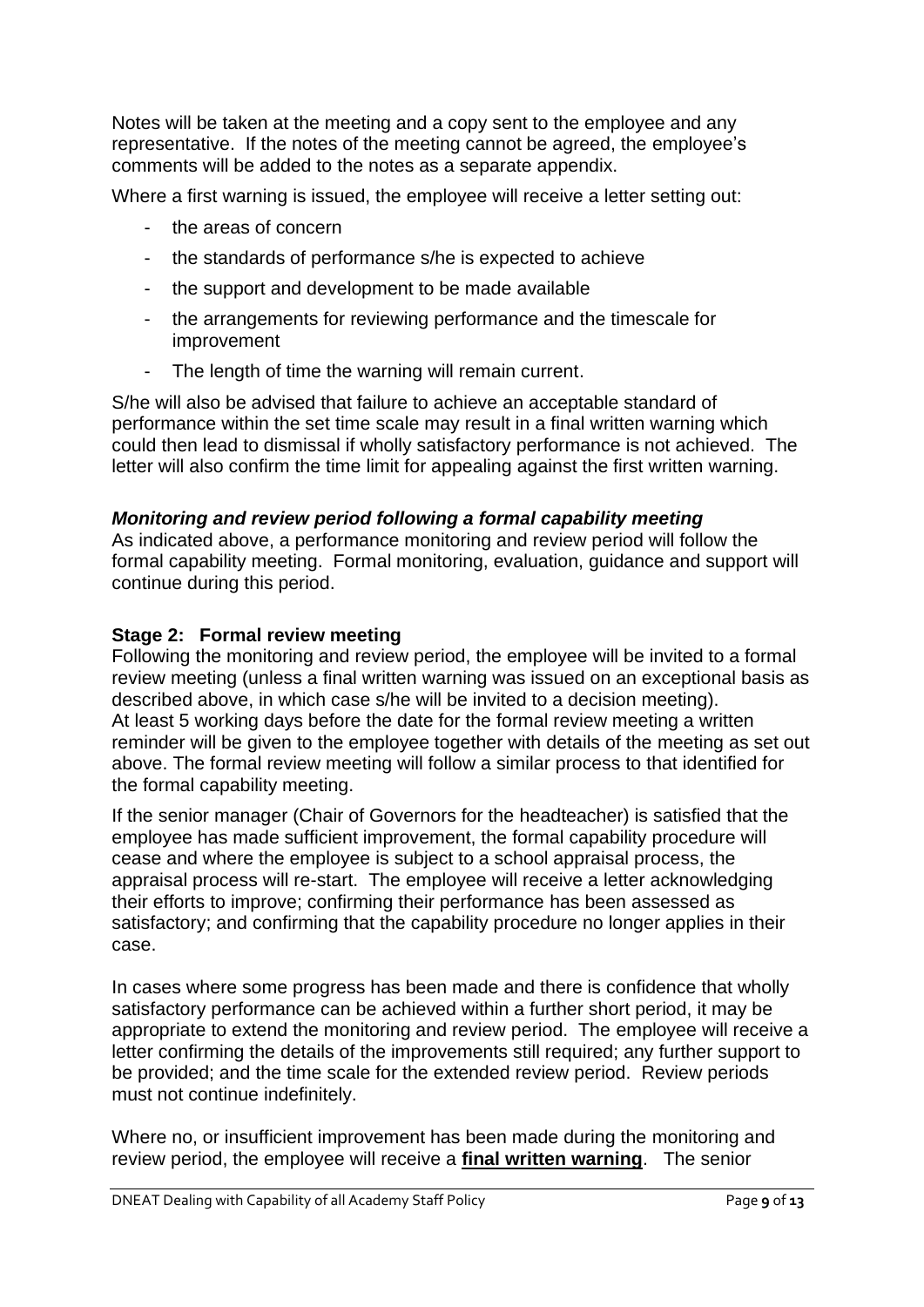manager will set a further timescale for improvement following which a decision will be made on whether or not the employee should be dismissed.

As before, notes will be taken at the formal review meeting and a copy will be sent to the employee and any representative. The employee or representative will have the opportunity to make factual amendment requests. If these are not agreed their comments can be appended to the minutes.

Where a final warning is issued, the employee will receive a letter confirming the warning and reminding him/her that failure to achieve an acceptable standard of performance within the set time scale will result in a recommendation for his/her dismissal. The employee will be given information about the further monitoring and review period and the procedure and time limits for appealing against the final written warning. The date of the decision meeting will be agreed with the employee and any representative.

At this stage, rather than refer the matter to a decision meeting, consideration could be given to the employee being given a different range of duties or an alternative post. By agreement with the headteacher, employee and Trade Union representative where appropriate, this may include transfer to a post suited to the employee's capabilities, which may be at a lower salary level. In such cases, salary safeguarding will not apply.

# *Appeal against a formal written warning*

If the employee feels that a decision to issue a first and/or final written warning is wrong or unjust, s/he may appeal in writing against the decision. Appeals against a written warning will be restricted to considering the reasonableness of the decision made by the senior manager, any relevant new evidence not previously available to the senior manager or any procedural irregularities. A statement giving the reasons for the appeal should be submitted to the Clerk to the Governors within 10 working days of the formal written warning having been received.

The same arrangements for notification and the right to be accompanied by a representative or work place colleague will apply for an appeal hearing as for the formal capability and review meetings and, as with those meetings, notes will be taken and a copy sent to the employee and any representative. The employee or representative will have the opportunity to make factual amendment requests. If these are not agreed their comments can be appended to the minutes.

Pending any appeal hearing the employee will be expected to continue to work in accordance with the targets set for his/her improvement. His/her progress towards the achievement of these targets will continue to be monitored during this period.

All appeal hearings will be held as soon as possible after receipt of the appeal at an agreed time and place. The appeal will be heard by the Governing Body Appeals Panel. The number of governors on the Appeals Panel of Governors will not be less than two and not more than four. The panel may be advised by a person engaged for the purpose by the Academies Trust.

The Appeals Panel may confirm the warning, reduce a final warning to a warning, or cancel the warning. The Panel does not have the power to award any other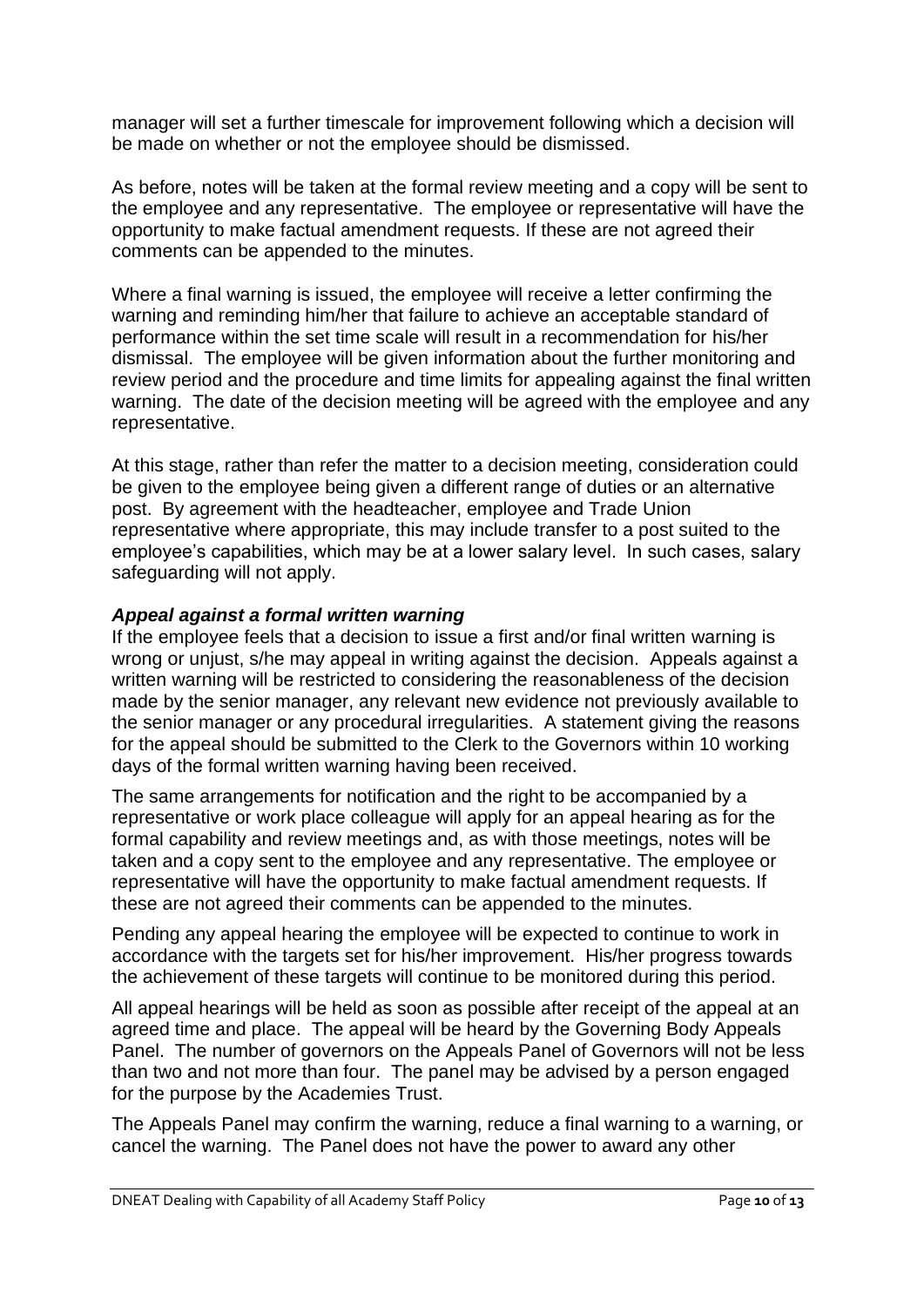sanction. The employee will be informed in writing of the results of the appeal hearing as soon as possible.

# **Stage 3: Decision meeting**

In circumstances where the employee's performance has been issued a final, or a first and final warning but continues to show insufficient improvement, s/he will be invited to a decision meeting. As before, the employee will be given at least five working days' notice that the decision meeting will take place.

The meeting will be conducted by the headteacher, unless the headteacher chaired the review meeting, in which case the Governing Body's Personnel Committee will be convened. (In respect of the Headteacher's capability, a Governor Panel will be convened advised and supported by central staff and / or the Trust's HR provider.) The headteacher will be accompanied by a professional adviser, from the Academy's HR provider. The employee can be accompanied by a Trade Union representative or work place colleague.

At the decision meeting, the headteacher (or Staff Dismissal Committee) will consider submissions from the manager who issued the final warning and from the employee or his/her representative. If an acceptable standard of performance has been achieved during the further monitoring and review period, the capability procedure will end and where the employee is subject to a school appraisal process the appraisal process will re-start.

If progress has been made and there is confidence that wholly satisfactory performance will be achieved by a short extension, it may be appropriate to extend the monitoring and review period again rather than to dismiss. In those circumstances, the final written warning will be extended for a short specified assessment period (not more than four weeks).

However, if performance has remained unsatisfactory, a decision will be made that the employee will be dismissed. The employee will be informed in writing within 5 days of the decision meeting. The letter will set out the reasons for the dismissal, the date on which the employment contract will end, the appropriate period of notice and whether the notice is to be served or whether s/he will be paid in lieu of notice, and the right of appeal.

#### **Appeal against a decision to dismiss**

If the employee feels that the decision to dismiss them is wrong or unjust, s/he has the right to appeal to the Appeals Committee of the Governing Body. The employee's notice of appeal should be sent to the Clerk to the Governors within 10 working days of receipt of the written decision to dismiss, setting out the grounds of appeal.

The Appeals Committee will consist of three governors, none of whom have had previous involvement in the case. The Committee will have the option to overturn or confirm the dismissal. If the dismissal is confirmed the original date of dismissal is unchanged.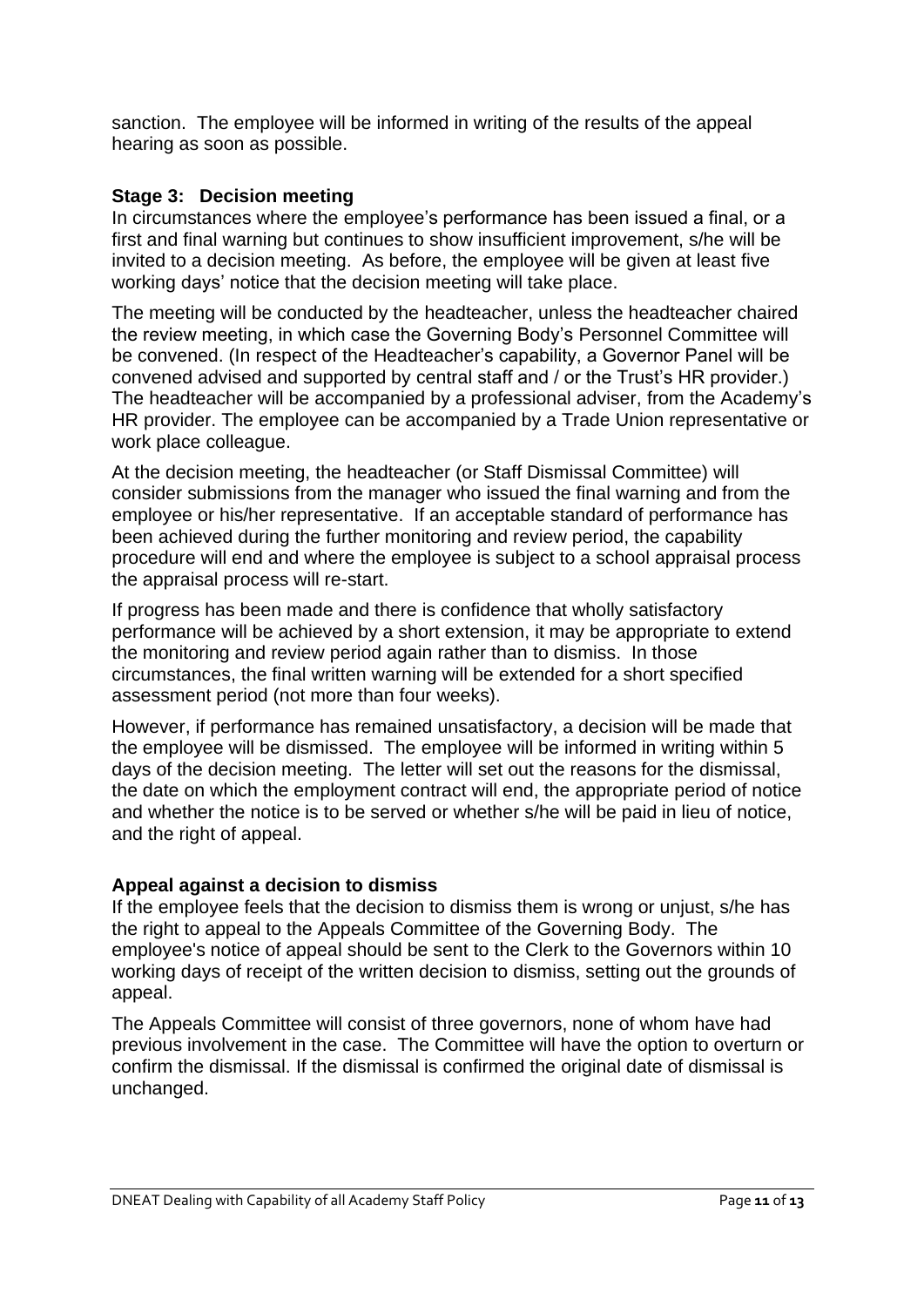Appeal hearings will be held as soon as possible after receipt of the appeal and will be conducted in the same way as appeals against formal warnings referred to above.

# **6. Links to other procedures**

# **6.1 Sickness absence and the use of this procedure**

Sickness absence should not delay or avoid the use of formal capability procedures. It is in the interests of all parties to address concerns about performance without undue delay. Arrangements will be made to seek medical advice from an occupational health adviser to assess the employee's health and fitness for continued employment at the academy.

Consideration will be given to whether poor performance may be related to a disability and, if so, whether there are reasonable adjustments that could be made to the employee's working arrangements. This may include changing the employee's duties or providing additional equipment or training. The Academy may also consider making adjustments to this procedure in appropriate cases e.g. moving from this procedure to the absence management policy to terminate the employee's service on the grounds of ill health.

If an employee's medical condition is not serious enough to warrant consideration of termination of employment on the grounds of ill health, the occupational health adviser will be asked to assess whether an employee absent through sickness is fit enough to attend a meeting under the capability procedure. In the event that the employee is deemed not fit to attend a formal capability meeting s/he may present a written submission for consideration and/or be represented by a representative in her/his absence.

# **6.2 Grievances arising during the procedure**

Where an employee has a grievance against the way the senior manager has conducted the procedure this will normally be dealt with under the appeals process set out above. However, in exceptional circumstances, where the behaviour of the senior manager is the cause of the grievance, it may be appropriate to suspend this procedure for a short period until the grievance has been considered.

# **6.3 Gross Incapability/Suspension**

In exceptional circumstances the actions and/or omissions of an employee may be considered gross incapability/incompetence e.g. where the health and safety of children are at risk, or where there are issues relating to child safeguarding. Where the actual/potential consequences of any action/omission are considered so serious as to render the continued employment of the employee impossible, the employee may be suspended from duty, on full pay pending further investigation. The matter will be dealt with under the Academy's disciplinary procedure.